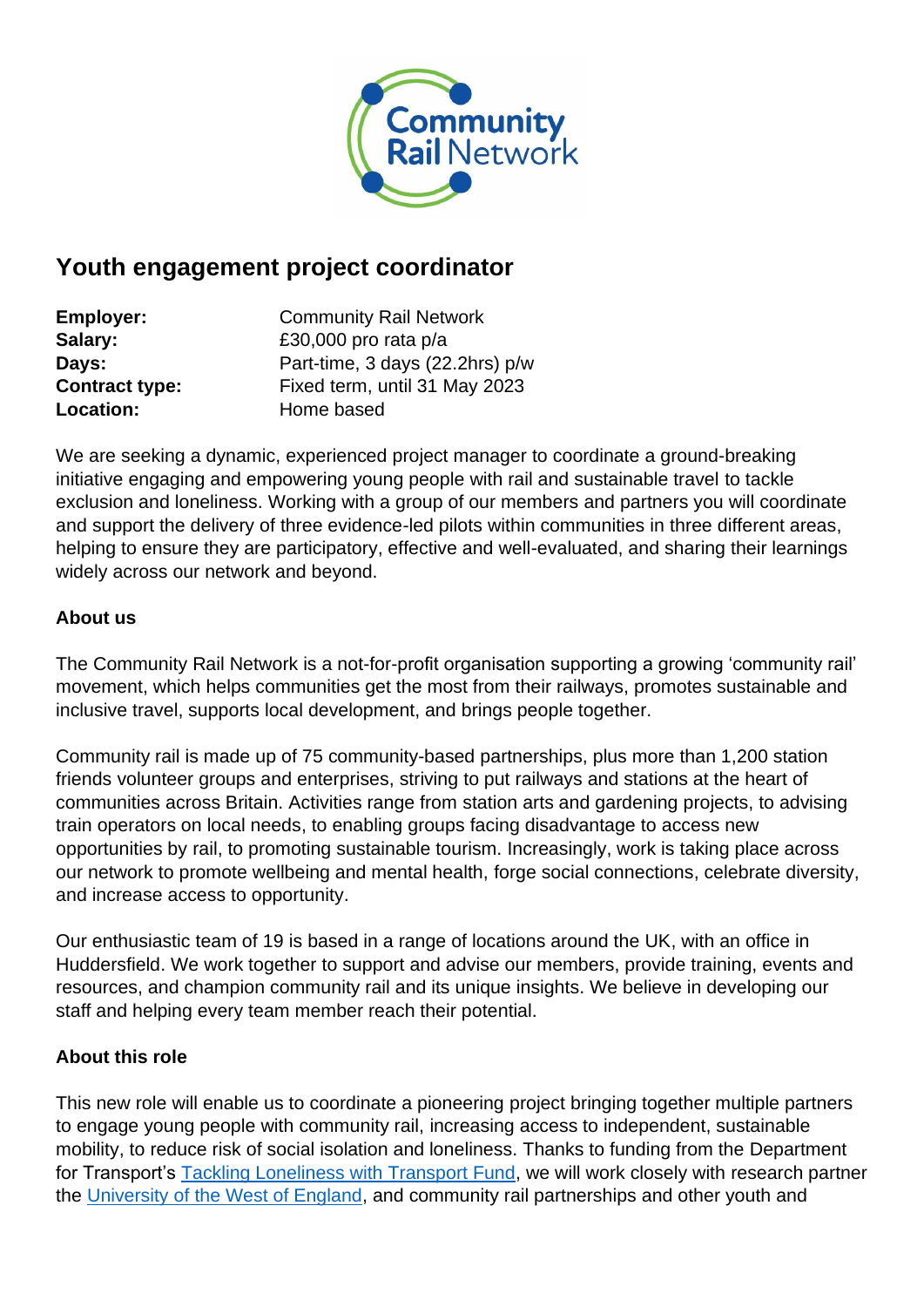community partners to coordinate three pilot schemes in Bristol and Gloucester, Blackburn with Darwen, and Newcastle and County Durham.

The initiative will develop and test a framework for community-based youth engagement that bolsters transport skills and confidence among 15-to-24-year-olds, widening access to opportunity, and promoting health, wellbeing, cohesion, and sustainable mobility. It will build on the growing work of the community rail movement, and seek to share lessons on youth engagement with transport, and tackling loneliness, across our network and wider youth and education sectors.

Your role with be crucial in ensuring the success of this important endeavour. You will:

- ensure excellent coordination and communication between project partners and high-quality coherent delivery of the pilots and project as a whole in line with project timeframes and expectations, including via steering group meetings and one-to-one support for individual partners;
- support the pilot leads to take a participatory, empowering approach to engaging young people, ensuring the young people can shape their experiences and make their voices heard;
- liaise with our academic partner to draw on their input and ensure an evidence-led approach is taken throughout, helping the community rail partnerships and other community partners to put evidence into practice;
- engage with programme evaluators, our academic partner and the pilot leads to coordinate and support good evaluation, ensuring robust data collection in line with requirements, and ensuring the evaluation is itself empowering for the young people;
- use the pilots' lessons and experiences to produce guidance and tools for replication and wider delivery across community rail and the youth and education sectors, and work with our wider team to ensure good dissemination;
- work with Community Rail Network colleagues and members, and youth and transport partners to raise wider awareness about the project and its findings and secure a lasting legacy for the project.

## **[Read more about the project.](https://communityrail.org.uk/ground-breaking-initiative-will-tackle-loneliness-by-engaging-young-people-with-transport/)**

**Our pilots will take place in Bristol & Gloucester**, **Blackburn with Darwen, and Newcastle & County Durham. Most liaison will be remote/online, but visits to these areas will be needed from time to time through the project so while this role is home-based, access to good rail links is essential and a relatively central location helpful.**

#### **Skills and competencies**

- 1. A proven track record in project management, including coordinating between multiple delivery partners and ensuring project/funding requirements are met, and supporting/overseeing effective monitoring and evaluation;
- 2. Demonstrable experience in supporting community engagement projects, ideally related to inclusion and mobility, including working with young people or families;
- 3. A good understanding of and confidence using community engagement, local communications, project planning and evaluation techniques;
- 4. The ability to collaborate and communicate with community groups and other local partners, draw on their views and expertise, and support them to build capacity and confidence;
- 5. Excellent interpersonal skills and the ability to work confidently with stakeholders at all levels and facilitate positive discussion; articulate and assertive, and a great team player;
- 6. A proven ability to bring partners and groups together, develop and maintain mutuallybeneficial partnerships, deliver joint activities, and form professional networks;
- 7. Good writing and analysis skills, with the ability to draw on quantitative and qualitative evidence, produce case studies and reports;